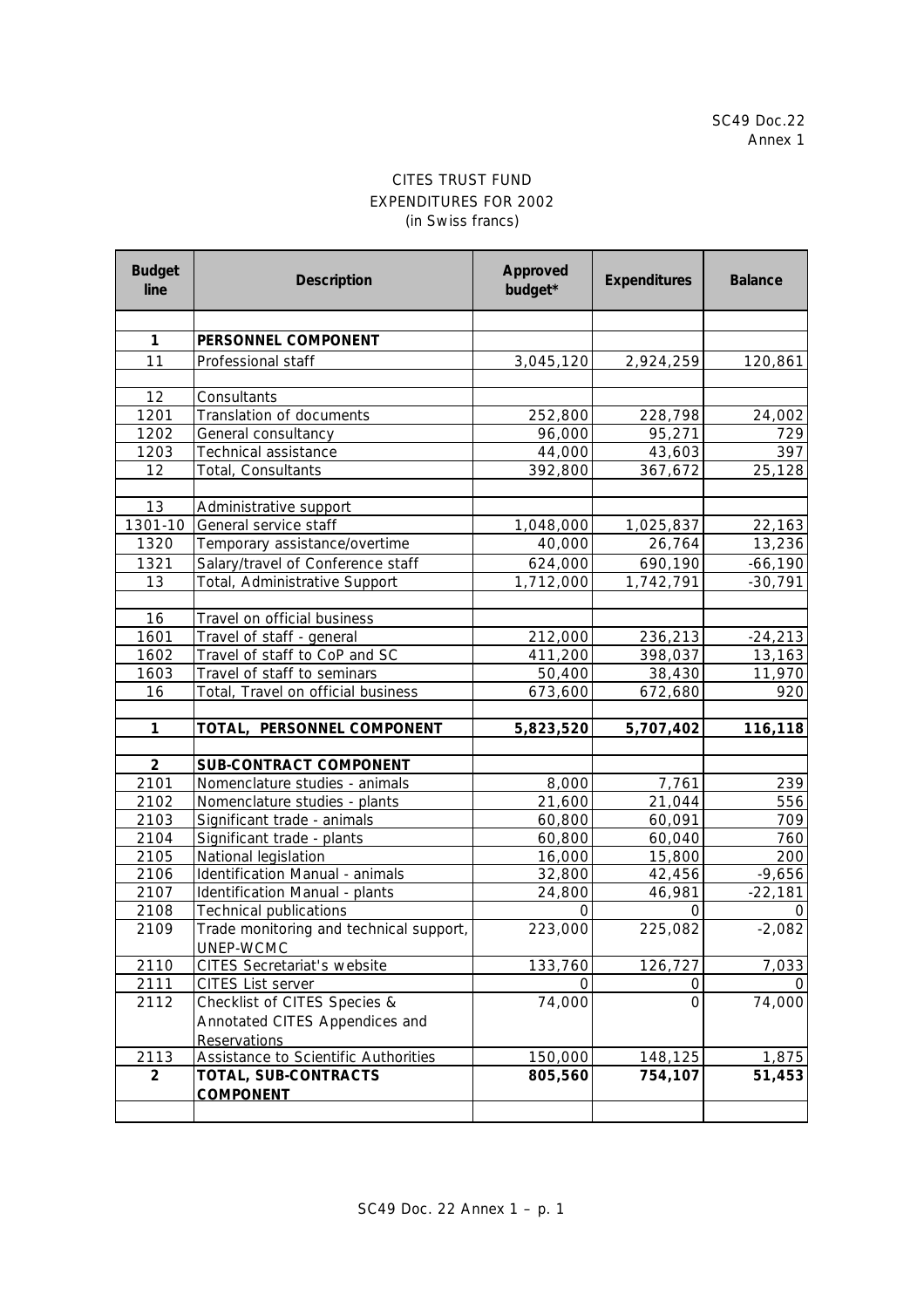| <b>Budget</b><br>line | <b>Description</b>                                | <b>Approved</b><br>budget* | <b>Expenditures</b> | <b>Balance</b>             |
|-----------------------|---------------------------------------------------|----------------------------|---------------------|----------------------------|
|                       |                                                   |                            |                     |                            |
| $\mathbf{3}$          | <b>TRAINING COMPONENT</b>                         |                            |                     |                            |
| 32                    | Group training                                    |                            |                     |                            |
| 3201                  | Travel of participants to seminars                | 40,800                     | Ο                   | 40,800                     |
| 3202                  | Training courses                                  | 40,800                     | 39,500              | 1,300                      |
| 32                    | Total, Group training                             | 81,600                     | 39,500              | 42,100                     |
|                       |                                                   |                            |                     |                            |
| 33                    | Meetings                                          |                            |                     |                            |
| 3301                  | <b>Standing Committee</b>                         | 139,200                    | 143,973             | $-4,773$                   |
| 3302<br>3303          | Plants Committee<br>Animals Committee             | 87,200                     | 78,142              | 9,058                      |
| 3304                  | Criteria Working Group                            | 88,800<br>0                | 92,223<br>0         | $-3,423$                   |
| 3305                  | African Elephant Panel of Experts                 | 29,920                     | 31,401              | $\overline{O}$<br>$-1,481$ |
| 33                    | Total, Meetings                                   | 345,120                    | 345,739             | $-619$                     |
| 3                     | TOTAL, TRAINING COMPONENT                         | 426,720                    | 385,239             | 41,481                     |
|                       |                                                   |                            |                     |                            |
| 4                     | <b>EQUIPMENT AND PREMISES</b>                     |                            |                     |                            |
| 41                    | Expendable Equipment                              |                            |                     |                            |
| 4101                  | Office supplies                                   | 48,000                     | 52,846              | $-4,846$                   |
| 41                    | Total, Expendable equipment                       | 48,000                     | 52,846              | $-4,846$                   |
|                       |                                                   |                            |                     |                            |
| 42                    | Non-expendable equipment                          |                            |                     |                            |
| 4201                  | Non-expendable equipment                          | 88,000                     | 101,431             | $-13,431$                  |
| 42                    | Total, Non-expendable equipment                   | 88,000                     | 101,431             | $-13,431$                  |
|                       |                                                   |                            |                     |                            |
| 43                    | Premises                                          |                            |                     |                            |
| 4301                  | Maintenance costs                                 | 84,000                     | 83,067              | 933                        |
| 43                    | Total, Premises                                   | 84,000                     | 83,067              | 933                        |
| $\overline{4}$        | TOTAL, EQUIPMENT AND PREMISES<br><b>COMPONENT</b> | 220,000                    | 237,344             | $-17,344$                  |
|                       |                                                   |                            |                     |                            |
| 5                     | <b>MISCELLANEOUS COMPONENT</b>                    |                            |                     |                            |
| 51                    | Operation and maintenance of                      |                            |                     |                            |
|                       | equipment                                         |                            |                     |                            |
| 5101                  | Maintenance of computers                          | 2,400                      | 8,036               | $-5,636$                   |
| 5102                  | Maintenance of photocopiers                       | 64,800                     | 81,013              | $-16,213$                  |
| 51                    | Total, Operations and maintenance of              | 67,200                     | 89,049              | $-21,849$                  |
|                       | equipment                                         |                            |                     |                            |
|                       |                                                   |                            |                     |                            |
| 52                    | <b>Reporting/Printing Costs</b>                   |                            |                     |                            |
| 5201                  | CoP-related documents                             | 160,000                    | 203,567             | $-43,567$                  |
| 5202                  | Documents not related to CoP                      | 24,000                     | 25,520              | $-1,520$                   |
| 5203                  | Permits on security paper                         | 0                          | 0                   | O                          |
| 5204                  | Other publications                                | 0                          | 0                   | O                          |
| 5205                  | Newsletter                                        | 24,000                     | 16,944              | 7,056                      |
| 52                    | Total, Reporting/Printing costs                   | 208,000                    | 246,031             | $-38,031$                  |
|                       |                                                   |                            |                     |                            |